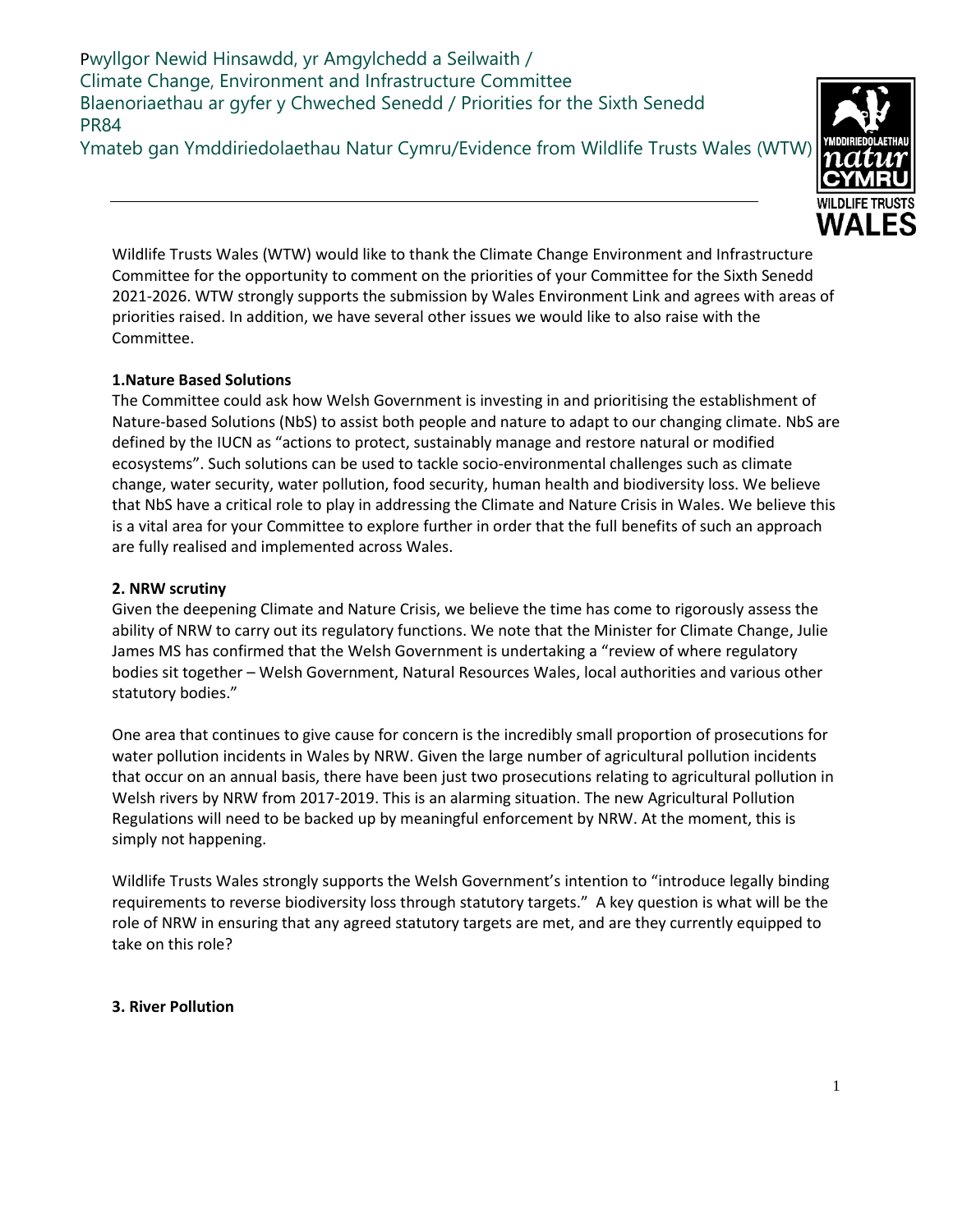A report from Natural Resources Wales in January 2021 worryingly stated that over 60% of rivers afforded the highest protection in Wales exceeded their phosphate targets<sup>1</sup>. These rivers support some of Wales most iconic wildlife, including Atlantic salmon, freshwater pearl mussel, white-clawed crayfish and floating water- plantain. There are nine rivers in Wales that have Special Area of Conservation status – Cleddau, Eden, Gwyrfai, Teifi, Tywi, Glaslyn, Dee, Usk and Wye. The river with the highest level of phosphate failures was the Usk, with 88% of its water bodies failing their target. The Wye, Cleddau, Teifi and parts of the Dee also failed their phosphate targets. Phosphate is known to cause significant ecological damage in river systems leading to the eutrophication of rivers. Land management practices such as farming contributed to phosphate loadings in rivers through run-off. In addition, 66% of river water bodies failed to achieve good ecological status under the Water Framework Direct (WFD) classification, with diffuse agricultural pollution being one of the key contributing factors.

Given the shocking state of many rivers in Wales, it is unclear to us which Committee will consider and discuss river pollution. Will this be considered by this Committee due to environmental pollution concerns, or will it be discussed in the Economy, Trade and Rural Affairs Committee? This is an issue that continues to receive a lot of media and public attention, and rightly so, given the ongoing unacceptable pollution of Welsh rivers.

### **4. Pesticides**

We believe that the issue of pesticides and their domestic use and also the use of these chemicals by public bodies across Wales needs to be investigated and addressed. The severe decline in insects and in particular, pollinators has been linked to pesticide use and has received widespread national and international coverage. Whilst the use of agricultural pesticides has received a lot of attention, there is evidence emerging of the application of pesticides in gardens and the impact this can also have on insects and pollinators. The extremely serious problem of insect decline is, therefore, not just an issue concerning the use of pesticides in agriculture. Indeed, recent research indicates that pollinators can benefit from foraging in domestic gardens less contaminated by pesticides than in adjacent croplands. Therefore, we believe that this is a matter for your Committee to investigate further.

### **5. CBD COP and 30x30**

In 2022 the intention is to still hold the Convention on Biological Diversity COP. Many countries have already made various commitments of restoring 30% of land and sea for nature by 2030. WTW believe the Welsh Government needs to make a similar commitment but a meaningful one that requires active management and restoration and not to mistakenly think that protected landscapes should count towards these targets. The land in our National Parks and AONB's is predominantly privately owned and isn't managed for nature, and therefore, their inclusion would be a greenwash of the issue. Likewise, the MPA network isn't managed as a whole site; instead, only site features are protected. There is increasing recognition internationally of the global nature crisis and the need for urgent action to address this. We believe it is vital that the Welsh Government formally adopts the 30x30 target.